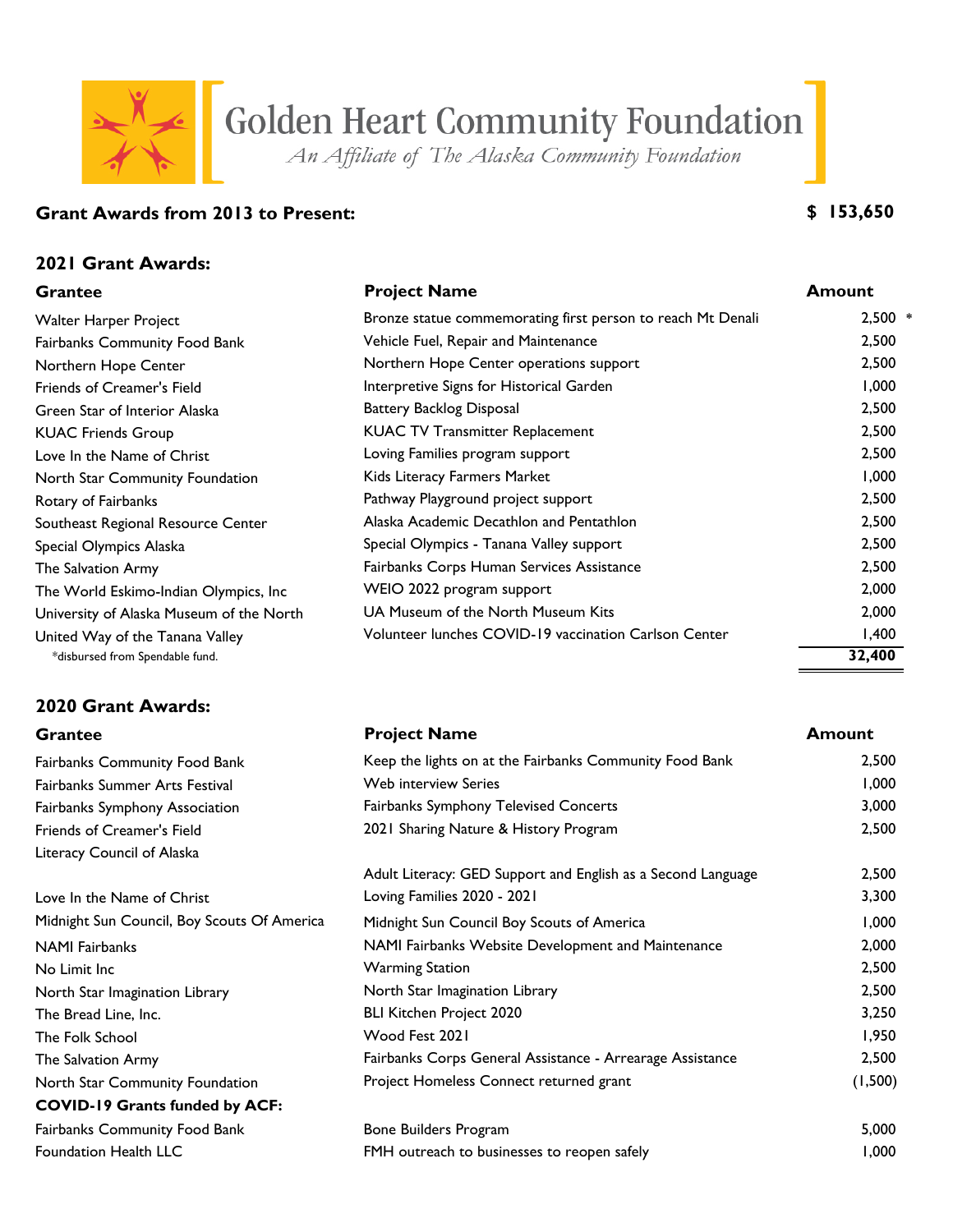### **2019 Grant Awards:**

### **2018 Grant Awards:**

### **2017 Grant Awards:**

| The Salvation Army          | Food programs, personal care kits, and rental assistance | 4.000  |
|-----------------------------|----------------------------------------------------------|--------|
| No Limit Inc                | Warming Center for the homeless population               | 5.000  |
| North Star Council on Aging | <b>Fairbanks Senior Center operating support</b>         | 5.000  |
|                             |                                                          | 49,000 |

| <b>Grantee</b>                                  | <b>Project Name</b>                                            | <b>Amount</b> |
|-------------------------------------------------|----------------------------------------------------------------|---------------|
| Fairbanks Children's Museum                     | Sensory Room and Sensory Exhibit Updates                       | 2,000         |
| Fairbanks Arts Association                      | 2019-2020 Fairbanks Arts & Cultural Education (FACE) School    |               |
|                                                 | Performances                                                   | 1,500         |
| Downtown Association of Fairbanks               | Sustaining a Cost-effective Community Response to Chronically  |               |
|                                                 | <b>Inebriated People</b>                                       | 2,500         |
| Alaska Songbird Institute                       | Birds Across Boundaries: Sharing local science through digital |               |
|                                                 | storytelling                                                   | 1,500         |
| <b>Breast Cancer Detection Center of Alaska</b> | BCDC of Alaska Mammography Assistance Program                  | 1,500         |
| Literacy Council of Alaska                      | Adult literacy in the Interior                                 | 2,500         |
| Love, Inc.                                      | Loving Families Program                                        | 2,500         |
| The Folk School                                 | Printmaking Studio at The Folk School                          | 2,500         |
| <b>Fairbanks Community Food Bank</b>            | H.E.L.P. for medically referred patients                       | 2,500         |
| Total                                           |                                                                | 19,000        |

| <b>Grantee</b>                      | <b>Project Name</b>                                            | <b>Amount</b> |
|-------------------------------------|----------------------------------------------------------------|---------------|
| Downtown Association of Fairbanks   | Sustaining a Cost-effective Community Response to Chronically  |               |
|                                     | <b>Inebriated People</b>                                       | 1,500         |
| Love, Inc.                          | Loving Families 2018-2019                                      | 2,000         |
| Weller Elementary School PTA        | Cross country skis for recess and PE use                       | 2,000         |
| Calypso Farm and Ecology Center     | Calypso Farm Field Trips                                       | 2,000         |
| Fairbanks Children's Museum         | Expanding Services for Children with Autism Spectrum Disorders |               |
|                                     | (ASD)                                                          | 2,000         |
| Fairbanks Concert Association       | FCA February Education Intensive and Mini-Festival             | 2,000         |
| Fairbanks Summer Arts Festival      | <b>General Operating Funds Support</b>                         | 1,435         |
| Friends of Creamer's Field          | Sharing nature and History                                     | 1,665         |
| World Eskimo Indian Olympics (WEIO) | <b>WEIO 2019</b>                                               | 1,000         |
| Alaska Community Action on Toxics   | Testing Electrostatic Precipitators in Subarctic Conditions    | 2,000         |
| Access Alaska, Inc.                 | Medical Equipment Loan Program-Computer Upgrade Project        | 1,400         |
| Total                               |                                                                | 19,000        |

### **Grantee Project Name Amount Amount**

| Alaska Avalanche Information Center, Inc. | Education equipment for the Eastern Alaska Regional Avalanche |       |
|-------------------------------------------|---------------------------------------------------------------|-------|
|                                           | Center                                                        | 750   |
| The Bread Line, Inc.                      | Stone Soup Café Culinary Job Training Program                 | 1.000 |
| Special Olympics Alaska                   | Special Olympics Tanana Valley Community Program              | 1.000 |
| John Trigg Ester Library                  | Kids Read Program                                             | 750   |
| American Lung Assoc                       | Better Breathers Club in Fairbanks                            | 750   |
| Fairbanks Summer Arts Festival            | Creation of app for Summer Arts Festival connections          | 1.000 |